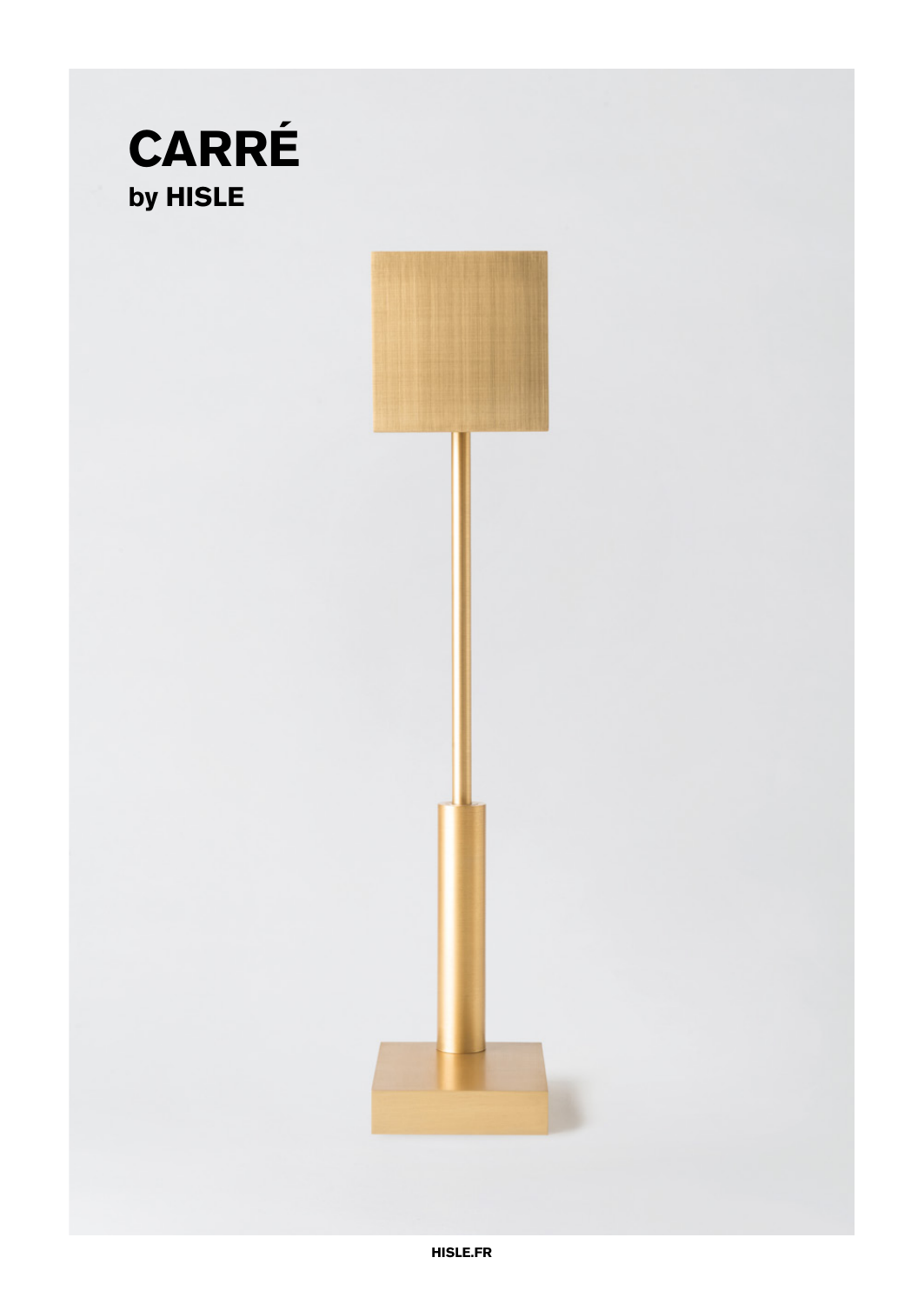# **CARRÉ**

**LAMPE FILAIRE OU AUTONOME WIRED OR AUTONOMOUS LAMP**

**L'équilibre structurel, un design épuré… qu'elle soit posée comme lampe d'appoint, de bureau, de chevet, dressée debout en version liseuse, ou fixée au mur, en applique, la Carré s'intègre en douceur dans l'espace qui l'accueille.** 

# **Soulignant son évidence géométrique, l'abat-jour pivotant et inclinable diffuse vers le haut et vers le bas son faisceau lumineux qui apporte un confort visuel inégalé pour lire, écrire, travailler ou ne rien faire.**

The structural balance, the sleek refined design… Used as a table, office or beside lamp, attached to a wall, or standing as a floor lamp, the Carré perfectly blends into any space. Highlighting its geometrical clarity, the swivel-and-tilt reflector projects its halogen light up and down to give optimal visual comfort for reading, writing, working or just be.







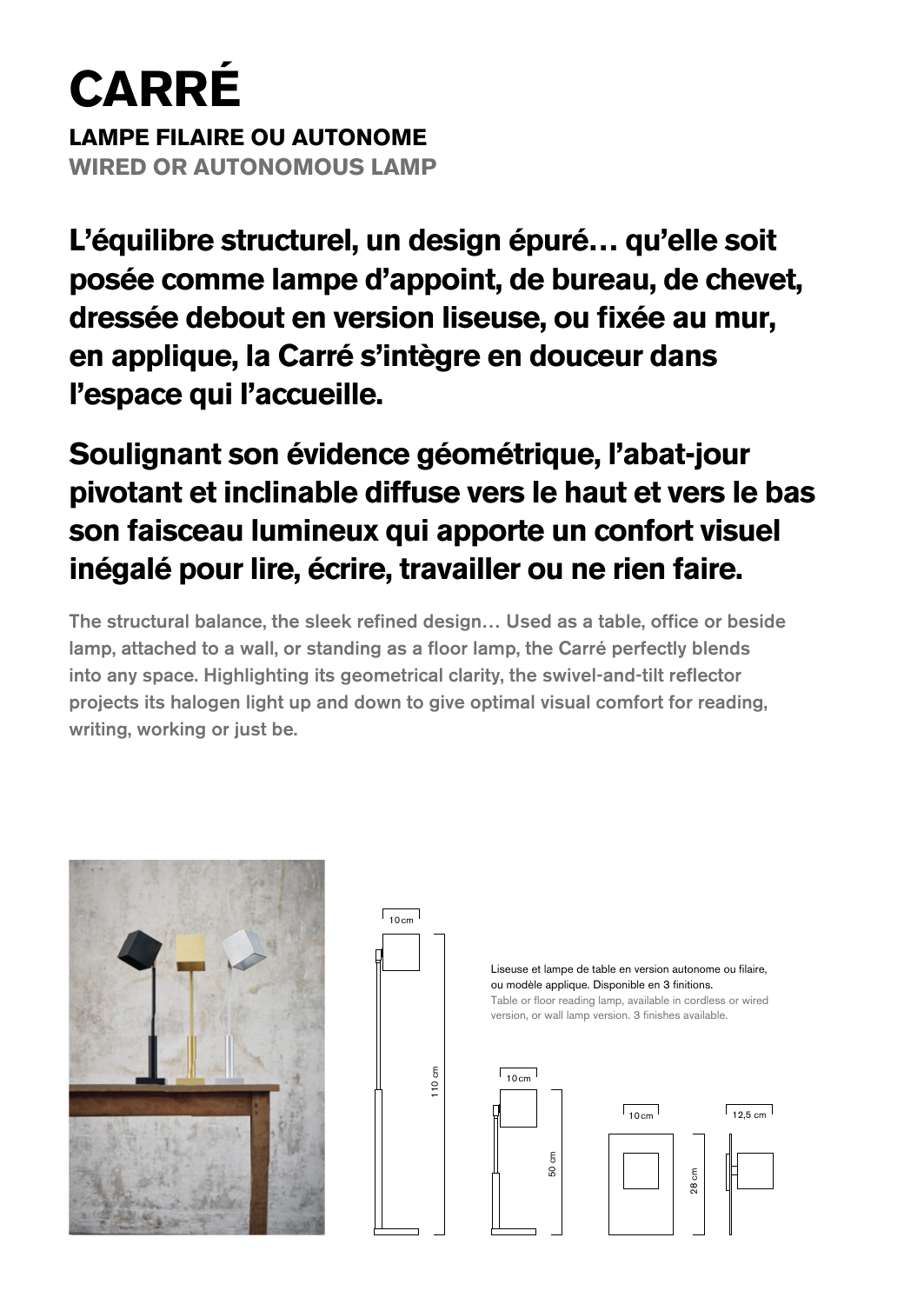

CARR-FA21A2 SILVER WIRED

ARGENT FILAIRE ARGENT AUTONOME CARR-WA21A2 SILVER CORDLESS



CARR-FA21C2 OR FILAIRE GOLD WIRED

CARR-WA21C2 OR AUTONOME GOLD CORDLESS



CARR-FA21N2 NOIR FILAIRE BLACK WIRED

CARR-WA21N2 NOIR AUTONOME BLACK CORDLESS



CARR-FA11A2 SILVER WIRED

ARGENT FILAIRE ARGENT AUTONOME CARR-WA11A2 SILVER CORDLESS



CARR-FA11C2 OR FILAIRE GOLD WIRED

CARR-WA11C2 OR AUTONOME GOLD CORDLESS

CARR-FA11N2 NOIR FILAIRE BLACK WIRED



NOIR AUTONOME BLACK CORDLESS



CARR-FS23A2 ARGENT SILVER



CARR-FG23C2 OR GOLD



CARR-FB23N2 NOIR BLACK